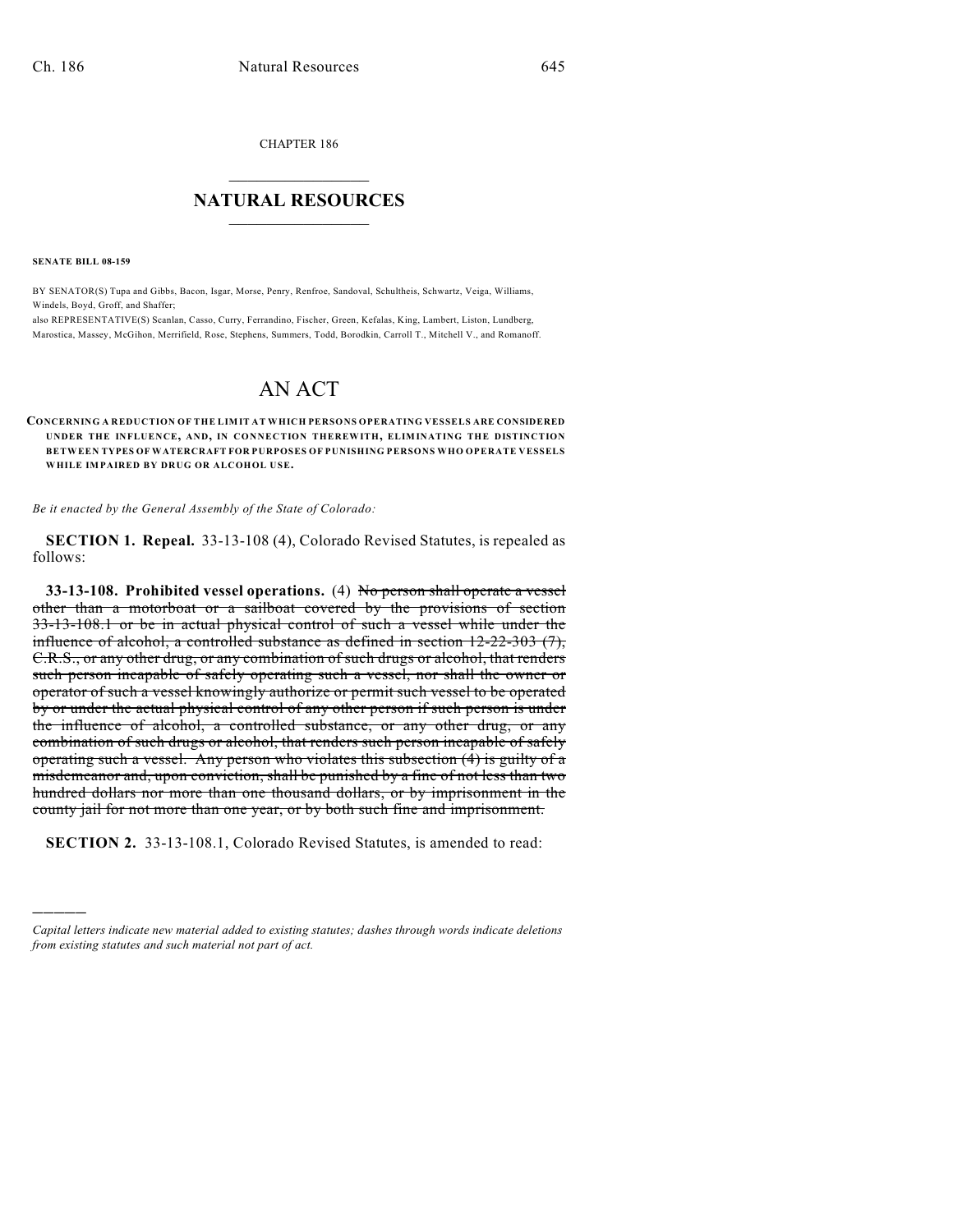**33-13-108.1. Operating a vessel while under the influence.** (1) (a) It is a misdemeanor for any person to operate a motorboat or sailboat or be in actual physical control of a motorboat or sailboat VESSEL in this state while:

(I) Under the influence of alcohol;

(II) The amount of alcohol, as shown by analysis of such THE person's blood or breath, in such THE person's blood is  $0.1000$  or more grams of alcohol per one hundred milliliters of blood or  $0.1000$  or more grams of alcohol per two hundred ten liters of breath at the time of the commission of the alleged offense or within two hours after operating a motorboat or sailboat VESSEL, if the evidence establishes beyond a reasonable doubt that such THE person did not consume any alcohol between the time of operation and the time of testing;

(III) Under the influence of any controlled substance as defined in section 12-22-303,  $(7)$ , C.R.S., or any other drug which THAT renders him THE PERSON incapable of safely operating a motorboat or sailboat VESSEL;

(IV) Under the influence of any combination of alcohol and any controlled substance as defined in section 12-22-303,  $(7)$ , C.R.S., or any other drug, when such THE combination of alcohol and controlled substance or any other drug renders him THE PERSON incapable of safely operating a motorboat or sailboat VESSEL.

(b) For the purposes of this subsection (1), "under the influence of any controlled substance or any other drug" shall include the use of glue-sniffing, aerosol inhalation, or the inhalation of any other toxic vapor.

(2) (a) In any prosecution of a violation of paragraph (a) of subsection (1) of this section, the amount of alcohol in the defendant's blood or breath at the time of the commission of the alleged offense or within a reasonable time thereafter, as shown by analysis of the defendant's blood or breath, shall give rise to the following presumption: If there was at such THAT time  $0.1000$  or more grams of alcohol per one hundred milliliters of blood as shown by analysis of such THE person's blood or 0.10 0.08 or more grams of alcohol per two hundred ten liters of breath as shown by analysis of such THE person's breath, it shall be presumed that the defendant was under the influence of alcohol.

(b) The limitation of this subsection (2) shall not be construed as limiting the introduction, reception, or consideration of any other competent evidence bearing upon the question of whether or not the defendant was under the influence of alcohol.

(3) In any prosecution for a violation of subsection (1) of this section, the defendant shall be entitled to offer direct and circumstantial evidence to show that there is a disparity between what the tests show and other facts so that the trier of fact could infer that the tests were in some way defective or inaccurate. Such evidence may include testimony of nonexpert witnesses relating to the absence of any or all of the common symptoms or signs of intoxication for the purpose of impeachment of the accuracy of the analysis of the person's blood or breath.

(4) (a)  $\Theta$ n and after July 1, 1989, any A person who operates a motorboat or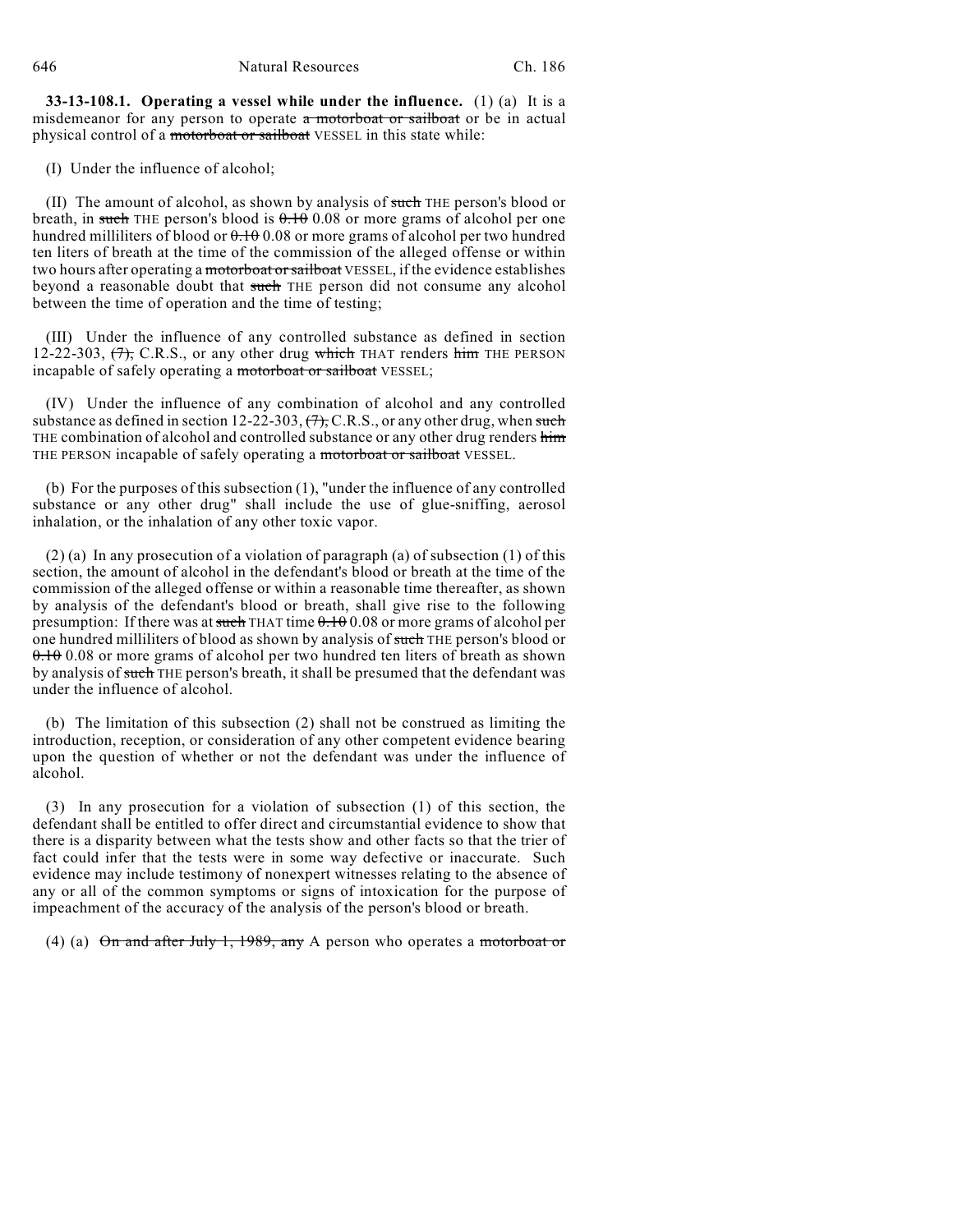sailboat VESSEL or who is in actual physical control of a motorboat or sailboat VESSEL on the waters of this state shall be deemed to have expressed his consent to the provisions of this subsection (4).

(b) Any person who operates  $\alpha$  motorboat or sailboat or who is in actual physical control of a motorboat or sailboat VESSEL on the waters of this state may be required to submit to a test or tests of his breath or blood for the purpose of determining the alcoholic content of his THE PERSON's blood or breath if arrested for any misdemeanor offense arising out of acts alleged to have been committed while the person was operating a motorboat or sailboat VESSEL in violation of subsection (1) of this section. If such THE person requests that said THE test be a blood test, then the test shall be of his THE PERSON'S blood; but, if such THE person requests that a specimen of his blood not be drawn, then a specimen of his THE PERSON's breath shall be obtained and tested.

(c) Any person who operates  $\alpha$  motorboat or sailboat or who is in actual physical control of a motorboat or sailboat VESSEL on the waters of this state may be required to submit to a test or tests of his THE PERSON'S blood, saliva, and urine for the purpose of determining the drug content within his THE PERSON'S system if arrested for any misdemeanor offense arising out of acts alleged to have been committed while the person was operating a motorboat or sailboat VESSEL in violation of subsection (1) of this section.

(5) Any person who is required to submit to TESTING, or who requests that a specimen of his blood, breath, saliva, or urine be taken or drawn for testing shall cooperate with the person authorized to obtain such THE specimens, including the signing of any release forms required by any person who is authorized to take or withdraw such specimens. If such THE person refuses to sign any release forms, such THE refusal shall be considered a refusal to take the tests, provided said forms conform to subsection (6) of this section. No peace officer shall physically restrain any person for the purpose of obtaining a specimen of his blood, breath, saliva, or urine for testing.

(6) The tests shall be administered at the direction of the arresting officer having reasonable grounds to believe that the person had been operating a motorboat or sailboat VESSEL in violation of subsection (1) of this section and in accordance with rules and regulations prescribed by the state board of health, with utmost respect for the constitutional rights, dignity of the person, and health of the person being tested. No person except a physician, a registered nurse, a paramedic as certified in part 2 of article 3.5 of title 25, C.R.S., an emergency medical technician as defined in part 1 of article 3.5 of title 25, C.R.S., or a person whose normal duties include withdrawing blood samples under the supervision of a physician or registered nurse shall be entitled to withdraw blood for the purpose of determining the alcoholic or drug content therein OF THE BLOOD. No civil liability shall attach to any person authorized to obtain blood, breath, saliva, or urine specimens or to any hospital in which such THE specimens are obtained as provided in subsection (4) of this section as a result of the act of obtaining such THE specimens from any person submitting thereto if such THE specimens were obtained according to the rules and regulations prescribed by the state board of health; except that such THIS provision shall not relieve any such person from liability for negligence in the obtaining of any A specimen sample.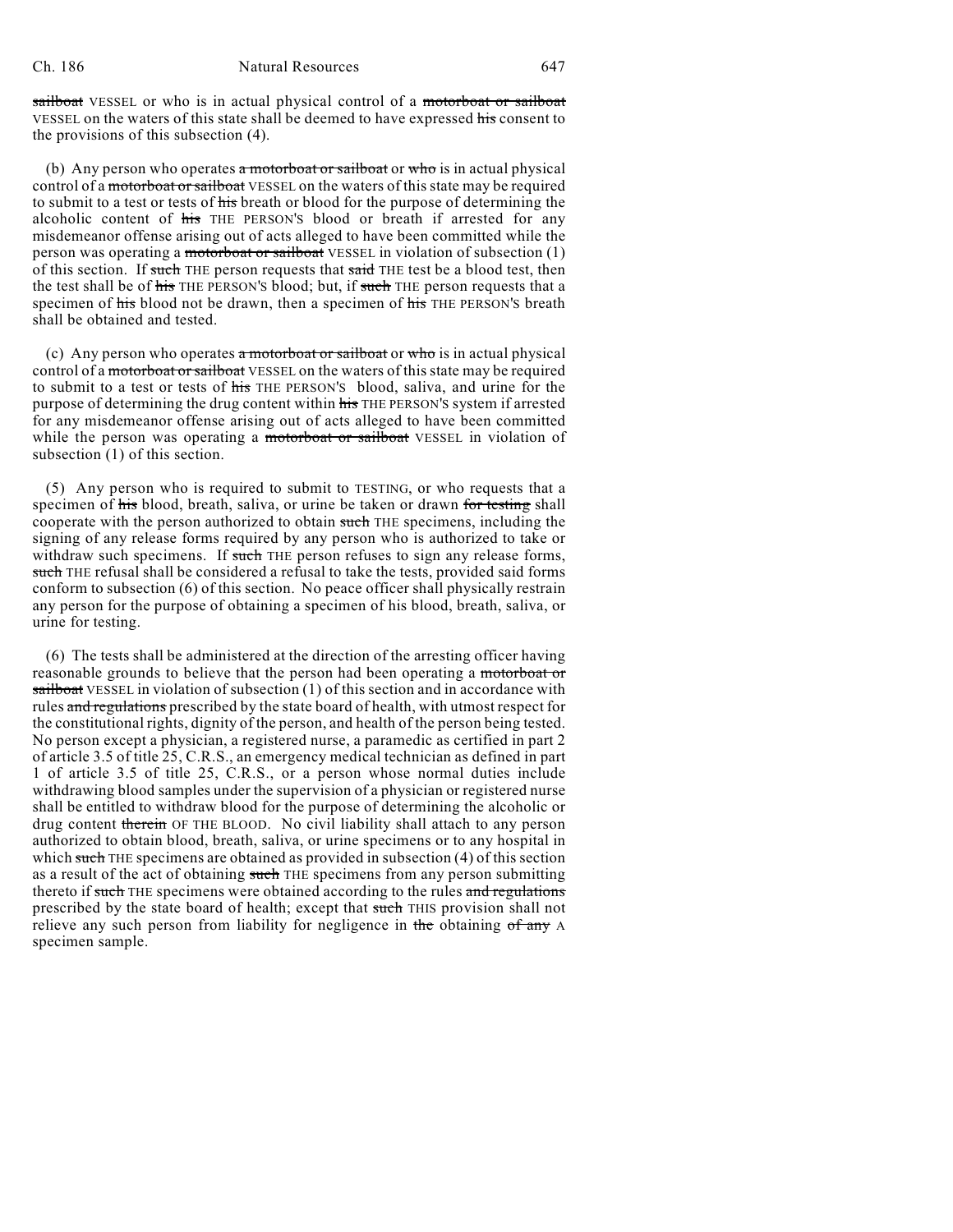### 648 Natural Resources Ch. 186

(7) Any person who is dead or unconscious shall be tested to determine the alcoholic content of his THE PERSON'S blood as provided in subsection (4) of this section. Any person who is dead, In addition to the tests prescribed, shall also have his THE blood OF A DEAD PERSON SHALL BE checked for carbon monoxide content and for the presence of drugs, as prescribed by the department of public health and environment. Such ALL information obtained will be made a part of the accident report.

(8) If a person refuses to submit to tests as provided for in subsection (4) of this section and such THE person subsequently stands trial for a violation of subsection  $(1)$  of this section, the refusal to submit to such THE tests shall be admissible into evidence at the trial, and a person may not claim the privilege against self-incrimination with regard to admission of refusal to submit to any tests.

(9) The fact that any person charged with a violation of subparagraph (II) or (III) of paragraph (a) of subsection (1) of this section is or has been entitled to use such THE controlled substance or drug under the laws of this state shall not constitute a defense against any person charged with such THE violation.

(10) No court shall accept a plea of guilty to a violation of section  $33-13-108$  (4) or a non-alcohol-related or non-drug-related boating offense from a person charged with a violation of subsection  $(1)$  of this section except that the court may accept a plea of guilty to a non-alcohol-related or non-drug-related boating offense upon UNLESS THE PROSECUTING ATTORNEY MAKES a good faith representation by the prosecuting attorney that he could not establish THAT a prima facie case COULD NOT BE ESTABLISHED if the defendant were brought to trial on the original alcohol-related or drug-related offense.

(11) When a peace officer has reasonable grounds to believe that a person is operating a motorboat or sailboat VESSEL while under the influence of alcohol or that the operator has been involved in a boating accident resulting in injury or death, the peace officer may request the operator to provide a sample of the operator's breath for a preliminary screening test. THE TEST SHALL BE GIVEN using a device approved by the executive director of the department of public health and environment as being accurate to within ten percent of the actual reading obtained by the officer upon administering the test. The results of this preliminary screening test may be used for the purpose of deciding whether an arrest should be made and whether to administer a test pursuant to paragraph (b) of subsection (4) of this section but shall not be used in any court action except to prove that a test was properly authorized pursuant to this section. The results of such THE test shall be made available to the operator or his THE OPERATOR's attorney upon request. The preliminary screening test shall not constitute the test for the purposes of subsection (4) of this section.

 $(12)$  (a) Every person who is convicted of a violation of subsection  $(1)$  of this section shall be punished by imprisonment in the county jail for not less than five days nor more than one year, and, in addition, the court may impose a fine of not less than two hundred dollars nor more than one thousand dollars. Except as provided in paragraph (c) of this subsection (12), the minimum period of imprisonment provided for such THE violation shall be mandatory. In addition to any other penalty that is imposed, every person who is convicted of a violation to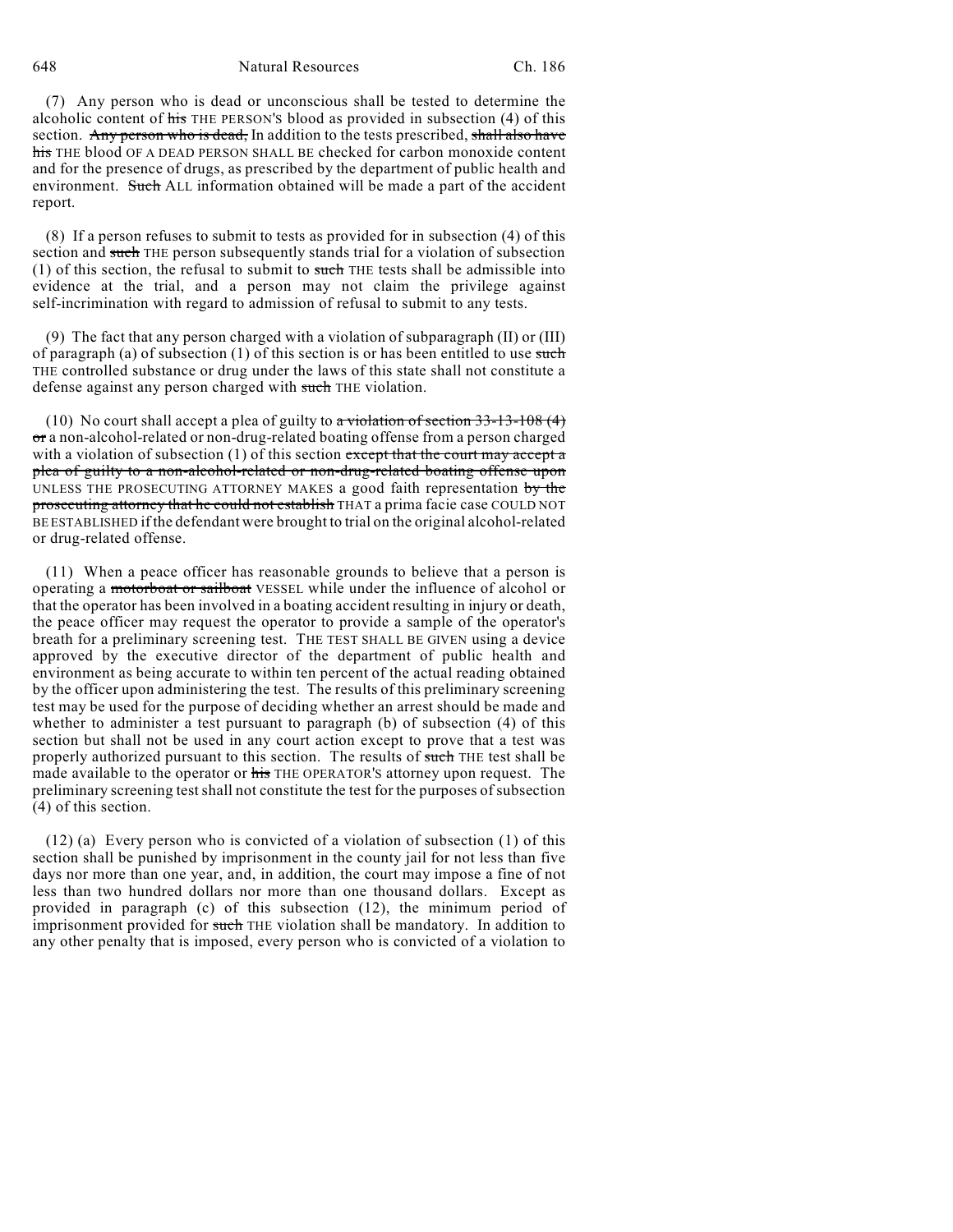#### Ch. 186 Natural Resources 649

which this paragraph (a) applies shall perform no more than ninety-six hours of useful public service.

(b) Upon a conviction of a second or subsequent violation of subsection (1) of this section which THAT occurred within five years of the date of a previous violation of subsection (1) of this section, the offender shall be punished by imprisonment in the county jail for not less than sixty days nor more than one year, and, in addition, the court may impose a fine of not less than five hundred dollars nor more than one thousand five hundred dollars. The minimum period of imprisonment as provided for such THE violation shall be mandatory, but the court may suspend up to fifty-five days of the period of imprisonment if the offender complies with the provisions of paragraph  $(c)$  of this subsection (12). In addition to any other penalty which THAT is imposed, every person who is convicted of a violation to which this paragraph (b) applies shall perform not less than sixty hours nor more than one hundred twenty hours of useful public service. The performance of the minimum period of service shall be mandatory, and the court shall have no discretion to suspend the mandatory minimum period of performance of such THE service.

(c) The sentence of any person subject to the provisions of paragraph (a) or  $(b)$ of this subsection (12) may be suspended to the extent provided for in said paragraphs if the offender receives a presentence alcohol and drug evaluation and, based on that evaluation, if such THE offender satisfactorily completes an appropriate level I or level II alcohol and drug driving safety education or treatment program and abstains from the use of alcohol for a period of one year from the date of sentencing. Such THE abstinence shall be monitored by the treatment facility by the administration of disulfiram or by any other means that the director of the treatment facility deems appropriate. If, at any time during the one-year period, the offender does not satisfactorily comply with the conditions of the suspension, that sentence shall be reimposed, and the offender shall spend that portion of his THE sentence which THAT was suspended in the county jail.

(d) In addition to any other penalty provided by law, the court may sentence a defendant who is convicted pursuant to this section to a period of probation for the purposes of treatment not to exceed two years.

(e) For the purposes of this subsection (12), "useful public service" shall have the same meaning as that HAS THE MEANING set forth in section  $42-4-1301.4$ ,  $\left(\frac{2}{2}\right)$  (a), C.R.S., and the useful public service program authorized therein shall be utilized for the purposes of this subsection  $(12)$ . An offender sentenced to such A useful public service program or to such work assignments shall complete the same within the time established by the court. In addition to any other penalties, fines, fees, or costs prescribed in this section, the court shall assess an amount not to exceed the amount established in section 42-4-1301.4, C.R.S., upon any person required to perform useful public service. Such THE amount shall be used only to pay for the costs authorized in section 42-4-1301.4, C.R.S.

(f) For the purposes of this subsection (12), "alcohol and drug driving safety education or treatment" shall have the same meaning as that HAS THE MEANING set forth in section 42-4-1301.3,  $\left(\frac{3}{2}\right)$  (c)  $\left(\frac{IV}{2}\right)$ , C.R.S., and the alcohol and drug driving safety program and the presentence alcohol and drug evaluations authorized therein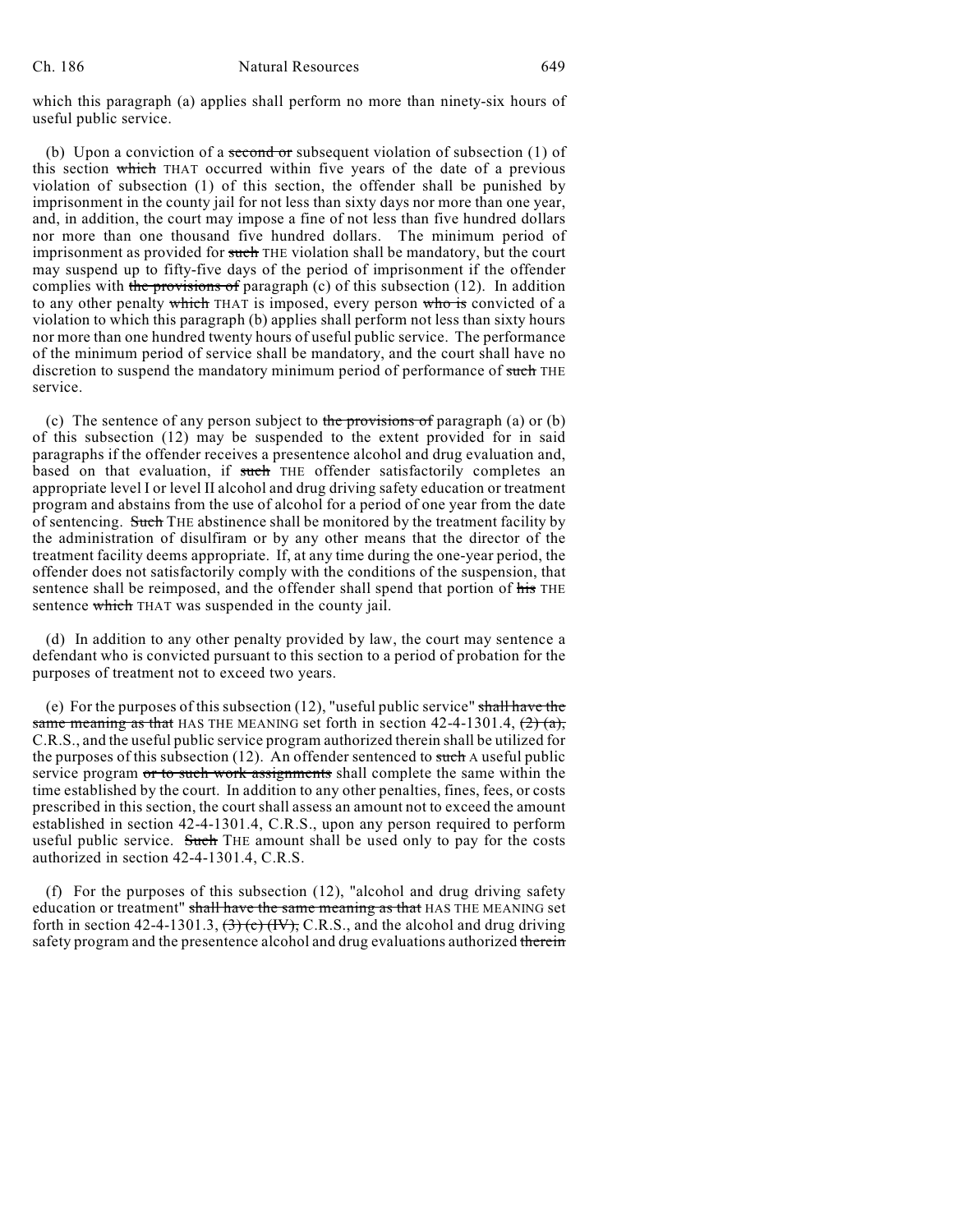IN SAID SECTION shall be utilized for the purposes of this subsection (12). The presentence alcohol and drug evaluation shall be conducted on all persons convicted of a violation of subsection (1) of this section; except that this requirement shall not apply to persons who are not residents of Colorado at the time of sentencing. Any defendant sentenced to level I or level II education or treatment programs shall be instructed by the court to meet all financial obligations of such THE programs. If such THE financial obligations are not met, the sentencing court shall be notified for the purpose of collection or review and further action on the defendant's sentence. In addition to any other penalties, fines, fees, or costs prescribed in this section, the court shall assess an amount, not to exceed the amount established in section 42-4-1301.3, C.R.S., upon any person convicted of a violation of subsection (1) of this section. Such THE amount shall be used only to pay for the costs authorized in section 42-4-1301.3, C.R.S. The court shall consider the alcohol and drug evaluation prior to sentencing. The provisions of This paragraph (f) are IS also applicable to any defendant who receives a deferred prosecution in accordance with section 18-1.3-101, C.R.S., or who receives a deferred sentence in accordance with section 18-1.3-102, C.R.S.

(g) Upon a conviction for a first offense FOR A VIOLATION OF SUBSECTION (1) OF THIS SECTION, in addition to any other penalties, fines, fees, or costs imposed, for  $\alpha$  violation of subsection (1) of this section the court shall order the person to not operate a motorboat or sailboat VESSEL for a three-month period. Upon a conviction for a second or subsequent offense FOR A VIOLATION OF SUBSECTION (1) OF THIS SECTION, in addition to any other penalties, fines, fees, or costs imposed, for  $\alpha$ violation of subsection (1) of this section, the court shall order the person to not operate a motorboat or sailboat VESSEL for a one-year period. For the purposes of this paragraph (g), "conviction" includes a conviction in any court of record or municipal court, a plea of no contest accepted by the court, or the forfeiture of any bail or collateral deposited to secure a defendant's appearance in court or the failure to appear in court by a defendant charged with a violation of subsection (1) of this section who has been issued a summons and complaint to appear pursuant to section 33-15-102 (2).

(h) Upon a plea of guilty or a verdict of guilty by the court or a jury to any offense specified in subsection (1) of this section, the court shall order the defendant to immediately report to the sheriff's department in the county where the defendant was convicted. at which AT THAT time, the defendant's fingerprints and photographs shall be taken and returned to the court, which fingerprints and photographs shall become a part of the court's official documents and records pertaining to the defendant's conviction and the defendant's identification in association with such THE conviction. In any trial for a violation of any of the offenses specified in subsection (1) of this section, a duly authenticated copy of the record of former convictions and judgments of any court of record for any of said crimes against the party indicted or informed against shall be prima facie evidence of such THE convictions and may be used in evidence against such THE party. Identification photographs and fingerprints that are part of the record of such former convictions and judgments of any court of record or are part of the record at the place of such THE party's incarceration after sentencing for any of such former convictions and judgments shall be prima facie evidence of the identity of such THE party and may be used in evidence against him THE PARTY. Any person who fails to immediately comply with the court's order to report to the sheriff's department,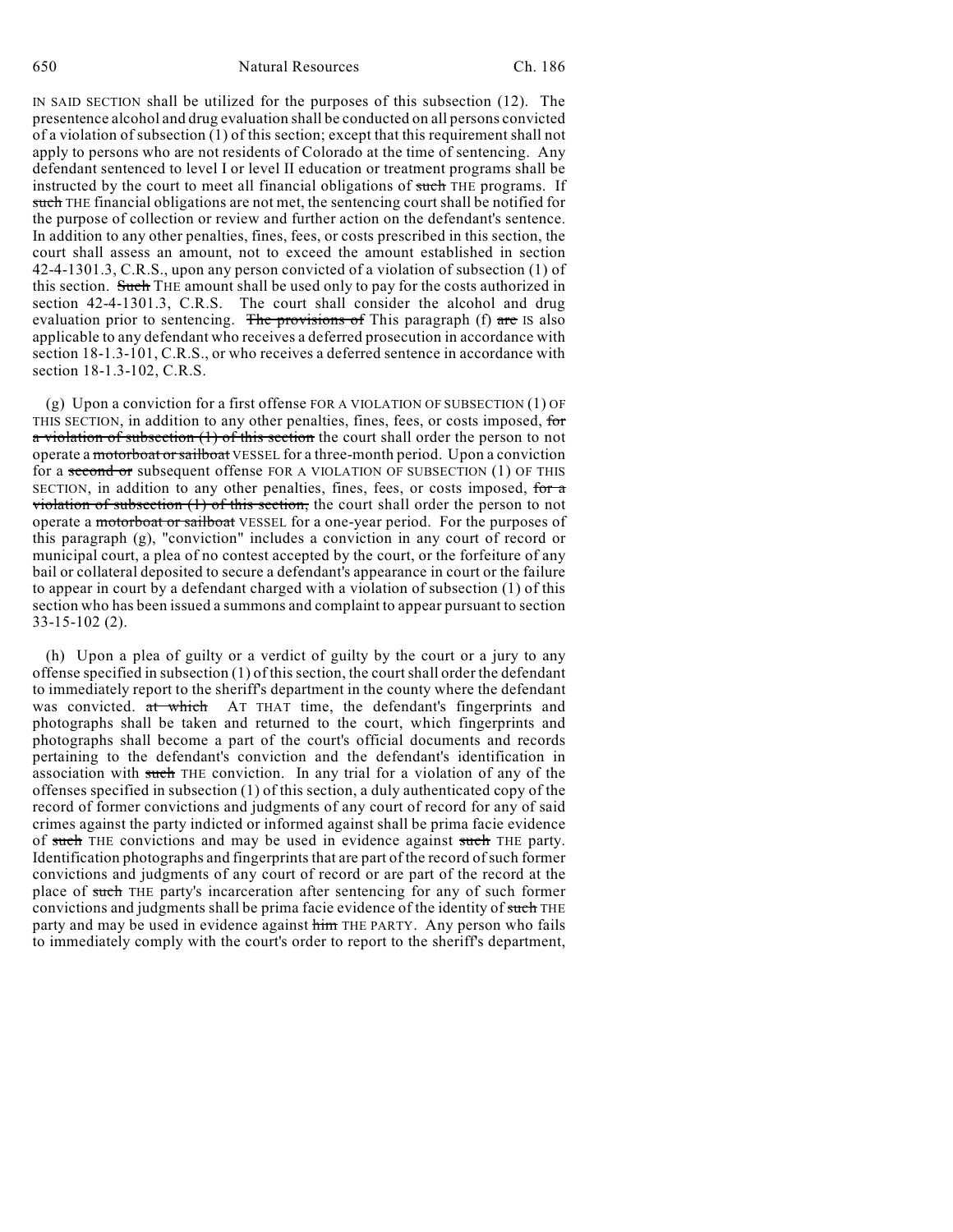#### Ch. 186 Natural Resources 651

to furnish fingerprints, or to have his photographs taken may be held in contempt of court.

 $(13)$  (a) No owner or operator of a motorboat or sailboat VESSEL shall knowingly authorize such motorboat or sailboat THE VESSEL to be operated by or come under the actual physical control of any other person if such THE person is under the influence of alcohol, a controlled substance or any other drug, or any combination thereof OF ALCOHOL, CONTROLLED SUBSTANCE, OR DRUG.

(b) Any person who is convicted of a violation of paragraph (a) of this subsection (13) is guilty of a misdemeanor and, upon conviction, shall be punished by imprisonment in the county jail for not more than one year, or by a fine of not less than two hundred dollars nor more than one thousand dollars, or by both such fine and imprisonment.

(14) In all actions, suits, and judicial proceedings in any court of this state concerning alcohol-related or drug-related boating VESSEL offenses, the court shall take judicial notice of methods of testing a person's alcohol or drug level and of the design and operation of devices, as certified by the department of public health and environment, for testing a person's blood, breath, saliva, or urine to determine the alcohol or drug level. This subsection (14) shall not prevent the necessity of establishing during a trial that the testing devices used were in proper working order and that such THE testing devices were properly operated. Nothing in this subsection (14) shall preclude a defendant from offering evidence of the accuracy of the testing device.

(15) As used in this section, "convicted" includes a plea of no contest accepted by the court.

(16) (a) Upon conviction of or plea of no contest to a violation of this section, the court shall forward a certified copy of such THE conviction or plea to the division.

(b) When a peace officer requests a person to submit to tests as required by subsection (4) of this section and such THE person refuses to submit to such THE tests, the officer shall forward to the division a verified report of all relevant information, including information which THAT adequately identifies such THE person and a statement of the officer's probable cause for requesting such THE person to submit to the tests.

**SECTION 3.** 33-13-108.2, Colorado Revised Statutes, is amended to read:

**33-13-108.2. Operating a vessel while the privilege to operate is suspended.** (1) Any person who operates a motorboat or sailboat VESSEL in this state at a time when a court-ordered suspension of his motorboat or sailboat THE OPERATOR'S VESSEL operating privilege is in effect for a conviction of an alcohol- or drug-related operating offense pursuant to section 33-13-108.1 (1) is guilty of a misdemeanor and, upon conviction thereof, shall be punished by imprisonment in the county jail for not less than three days nor more than one hundred eighty days and, in the discretion of the court, by a fine of not less than three hundred dollars nor more than one thousand dollars. Upon a second or subsequent conviction, such THE person shall be punished by imprisonment in the county jail for not less than ninety days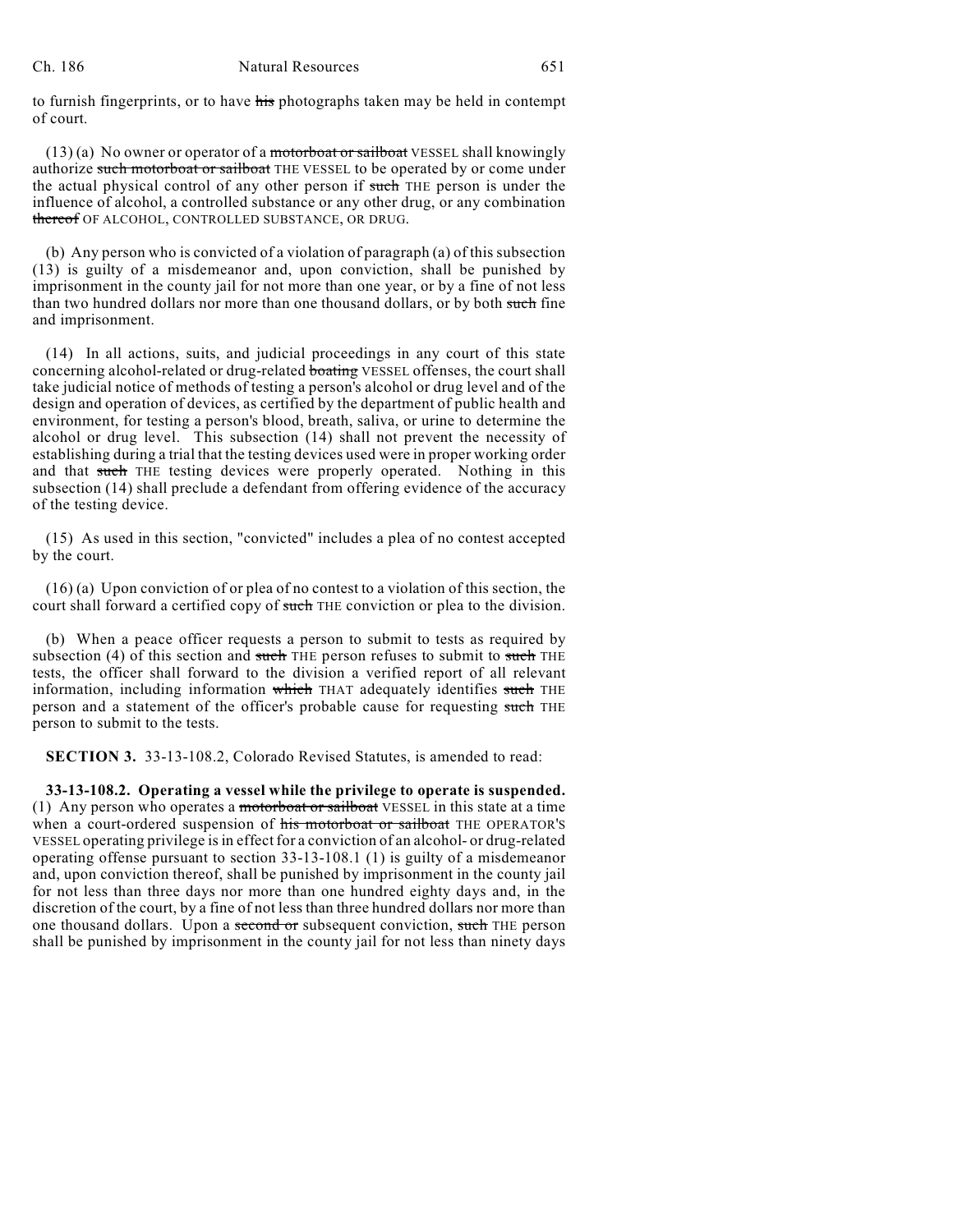nor more than one year and, in the discretion of the court, by a fine of not less than five hundred dollars nor more than three thousand dollars. The minimum jail sentence imposed by this subsection (1) shall be mandatory, and the court shall not grant probation or a suspended sentence. thereof; but HOWEVER, in a case where the defendant is convicted although he established that he had to operate the motorboat or sailboat AND IT IS ESTABLISHED THAT IT WAS NECESSARY TO OPERATE THE VESSEL in violation of this subsection (1) because of an emergency, the mandatory jail sentence shall not apply, and, for a conviction, the court may impose a sentence of imprisonment in the county jail for a period of not more than one year and, in the discretion of the court, a fine of not more than one thousand dollars, and, for a second or subsequent conviction, the court may impose a sentence of imprisonment in the county jail for a period of not more than two years and, in the discretion of the court, a fine of not more than three thousand dollars.

(2) In any trial in which a person is charged with a violation of subsection (1) of this section, a duly authenticated copy of the record of former convictions and judgments of any court of record against the party indicted or informed against for an alcohol- or drug-related motorboat or sailboat VESSEL operating offense pursuant to section 33-13-108.1 shall be prima facie evidence of such THE convictions and judgments and may be used in evidence against such THE party. Identification photographs and fingerprints that are part of the record of such former convictions and judgments and such THE party's incarceration after sentencing for any of such former convictions and judgments shall be prima facie evidence of the identity of such THE party and may be used in evidence against him THE PARTY.

(3) Upon a second or subsequent conviction under subsection  $(1)$  of this section within five years after the first conviction, thereunder, in addition to the penalty prescribed in said subsection (1), the court shall order the defendant to not operate a motorboat or sailboat VESSEL in this state for a period of two years after such second or THE subsequent conviction.

(4) Upon conviction of or a plea of no contest to a violation of this section, the court shall forward a certified copy of such THE conviction or plea to the division.

**SECTION 4.** 42-4-1304 (1), Colorado Revised Statutes, is amended to read:

**42-4-1304. Samples of blood or other bodily substance - duties of department of public health and environment.** (1) The department of public health and environment shall establish a system for obtaining samples of blood or other bodily substance from the bodies of all pilots in command, motorboat or sailboat VESSEL operators in command, or drivers and pedestrians fifteen years of age or older who die within four hours after involvement in a crash involving a motor vehicle,  $\sigma$ motorboat, a sailboat A VESSEL, or an aircraft. FOR PURPOSES OF THIS SECTION, "VESSEL" HAS THE MEANING SET FORTH IN SECTION 33-13-102, C.R.S. No person having custody of the body of such THE deceased shall perform any internal embalming procedure until a blood and urine specimen to be tested for alcohol, drug, and carbon monoxide concentrations has been taken by an appropriately trained person certified by the department of public health and environment. Whenever the driver of the vehicle cannot be immediately determined, such THE samples shall be obtained from all deceased occupants of the vehicle.